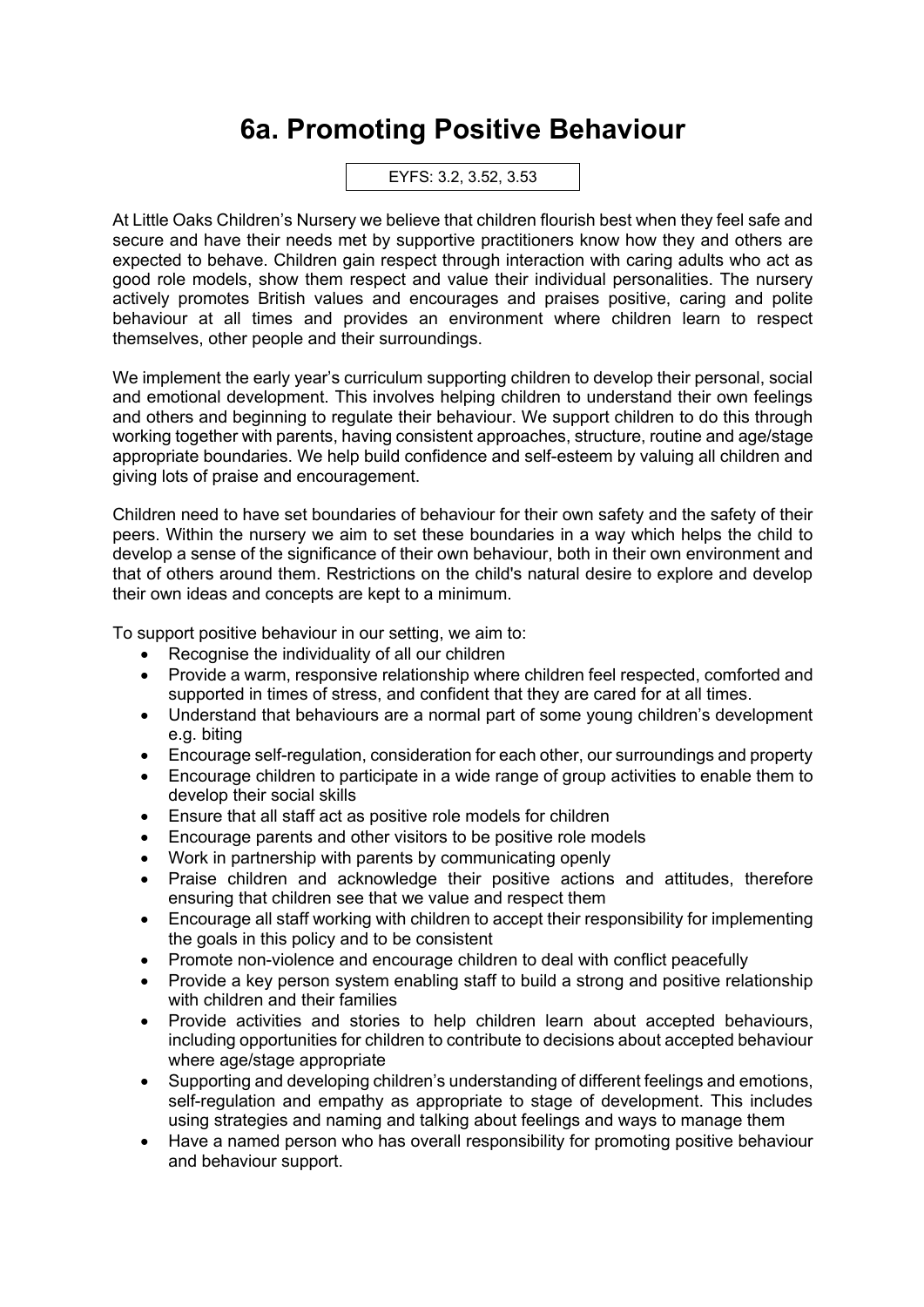The named person (Jade Holyoake and Alicia O'Connell – Nursery Management) for managing behaviour will:

- Advise and support other staff on any behaviour concerns
- Along with each room leader will keep up to date with legislation and research relating to promoting positive behaviour
- Support changes to policies and procedures in the nursery
- Access relevant sources of expertise where required and act as a central information source for all involved
- Attend regular external training events, and ensure all staff attend relevant in-house or external training for behaviour management. Keep a record of staff attendance at this training.

Our nursery rules are concerned with safety, care and respect for each other. We keep the rules to a minimum and ensure that these are age and stage appropriate. We regularly involve children in the process of setting rules to encourage cooperation and participation and ensure children gain understanding of the expectations of behaviour relevant to them as a unique child.

Children who are displaying distressed/challenging behaviour, for example, by physically abusing another child or adult e.g. biting, or through verbal bullying, are helped to talk through their feelings and actions through co-regulation before thinking about the situation and apologise where appropriate. We make sure that the child who has been upset is comforted. We always acknowledge when a child is feeling angry or upset and that it is the behaviour that is not acceptable, not the child or their feelings.

## **Our promoting positive behaviour procedure is:**

- We support all children to develop positive behaviour, and we make every effort to provide for their individual needs
- We never use or threaten to use physical punishment/corporal punishment such as smacking or shaking or use or threaten any punishment that could adversely affect a child's well being
- We only use physical intervention (where practitioners may use reasonable force to prevent children from injuring themselves or others or damaging property) or to manage a child's behaviour if absolutely necessary. We keep a record of any occasions where physical intervention is used and inform parents on the same day, or as reasonably practicable
- We recognise that there may be occasions where a child is displaying challenging/ distressed behaviour and may need individual techniques to restrain them to prevent a child from injuring themselves or others. This will only be carried out by staff who have been appropriately trained to do so. Any restraints will only be done following recommended guidance and training and only with a signed agreement from parents on when to use it. We will complete an incident form following any restraints used and notify the parents
- We do not single out children or humiliate them in any way. Where children are displaying challenging behaviour they will, wherever possible, be distracted/re-directed to alternative activities. Discussions with children will take place as to why their behaviour was not acceptable, respecting their level of understanding and maturity
- Staff do not raise their voices (other than to keep children safe)
- In any case of challenging behaviour, we always make it clear to the child or children in question, that it is the behaviour and not the child that is unwelcome
- We decide on particular strategies to support particular types of behaviour depending on the child's age, level of development and the circumstances surrounding the behaviour. This may involve asking the child to talk and think about what he/she has done. All staff support children in developing empathy and children will only be asked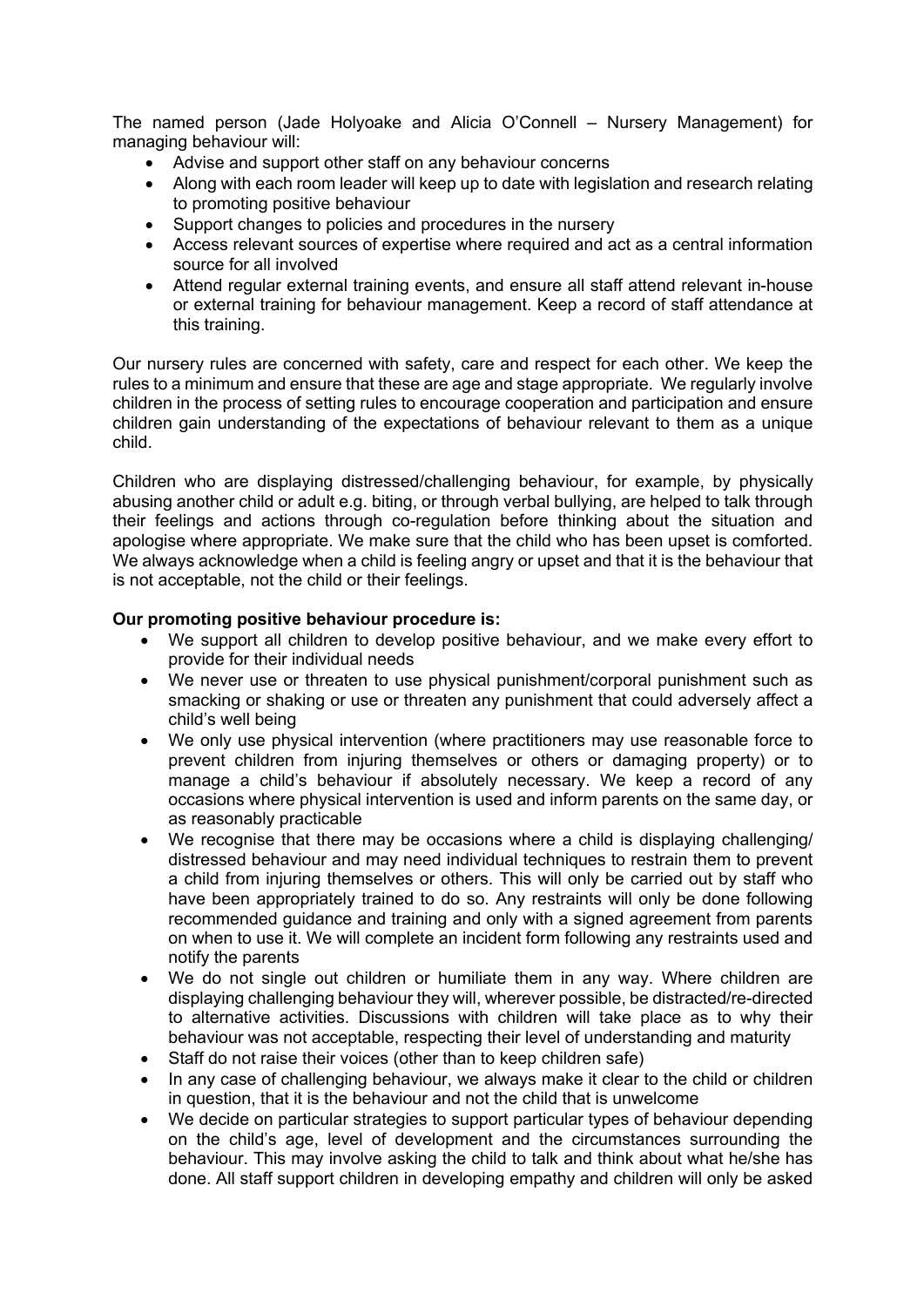to apologise if they have developed strong empathy skills and have a good understanding of why saying sorry is appropriate

- We help staff to reflect on their own responses towards behaviours that challenge to ensure that their reactions are appropriate
- We inform parents if their child's behaviour is unkind to others or if their child has been upset. In all cases we deal with behaviour that challenges in nursery at the time. We may ask parents to meet with staff to discuss their child's behaviour, so that if there are any difficulties we can work together to ensure consistency between their home and the nursery. In some cases we may request additional advice and support from other professionals, such as an educational psychologist
- We support children in developing non-aggressive strategies to enable them to express their feelings and emotions
- We keep confidential records on any behaviour that challenges that has taken place We inform parents and ask them to read and sign any incidents concerning their child
- Through partnership with parents and formal observations, we make every effort to identify any behavioural concerns and the causes of that behaviour. From these observations and discussions, we will implement an individual behaviour modification plan where a child's behaviour involves aggressive actions towards other children and staff, for example hitting, kicking etc. The manager will complete risk assessments identifying any potential triggers or warning signs ensuring other children's and staff's safety at all times. In these instances we may remove a child from an area until they have calmed down.

We recognise that children need their own time and space and that it is not always appropriate to expect a child to share. We believe it is important to acknowledge each child's feelings and to help them understand how others might be feeling.

At our nursery, staff follow the procedure below to enable them to deal with behaviour that challenges:

- Staff are encouraged to ensure that all children feel safe, happy and secure
- Staff are encouraged to recognise that active physical aggression in the early years is part of the child's development and that it should be channelled in a positive way
- Children are helped to understand that using aggression to get things, is inappropriate and they will be encouraged to resolve problems in other ways
- Staff will initiate games and activities with children when they feel play has become overly boisterous/aggressive, both indoors or out
- We will ensure that this policy is available for staff and parents and it will be shared at least once a year to parents and staff
- Staff and parents are also welcomed to review and comment on the policy and procedure
- If any parent has a concern about their child, a member of staff will be available to discuss those concerns. Working together can ensure our children feel confident and secure in their environment, both at home and in the nursery
- All concerns will be treated in the strictest confidence.

## Anti-bullying

We encourage children to recognise that bullying, fighting, hurting and discriminatory comments are not acceptable behaviour. We want children to recognise that certain actions are right and that others are wrong.

Bullying takes many forms. It can be physical, verbal or emotional, but it is always a repeated behaviour that makes other people feel uncomfortable or threatened. We acknowledge that any form of bullying is unacceptable and will be dealt with immediately while recognising that physical aggression is part of children's development in their early years. Staff will intervene